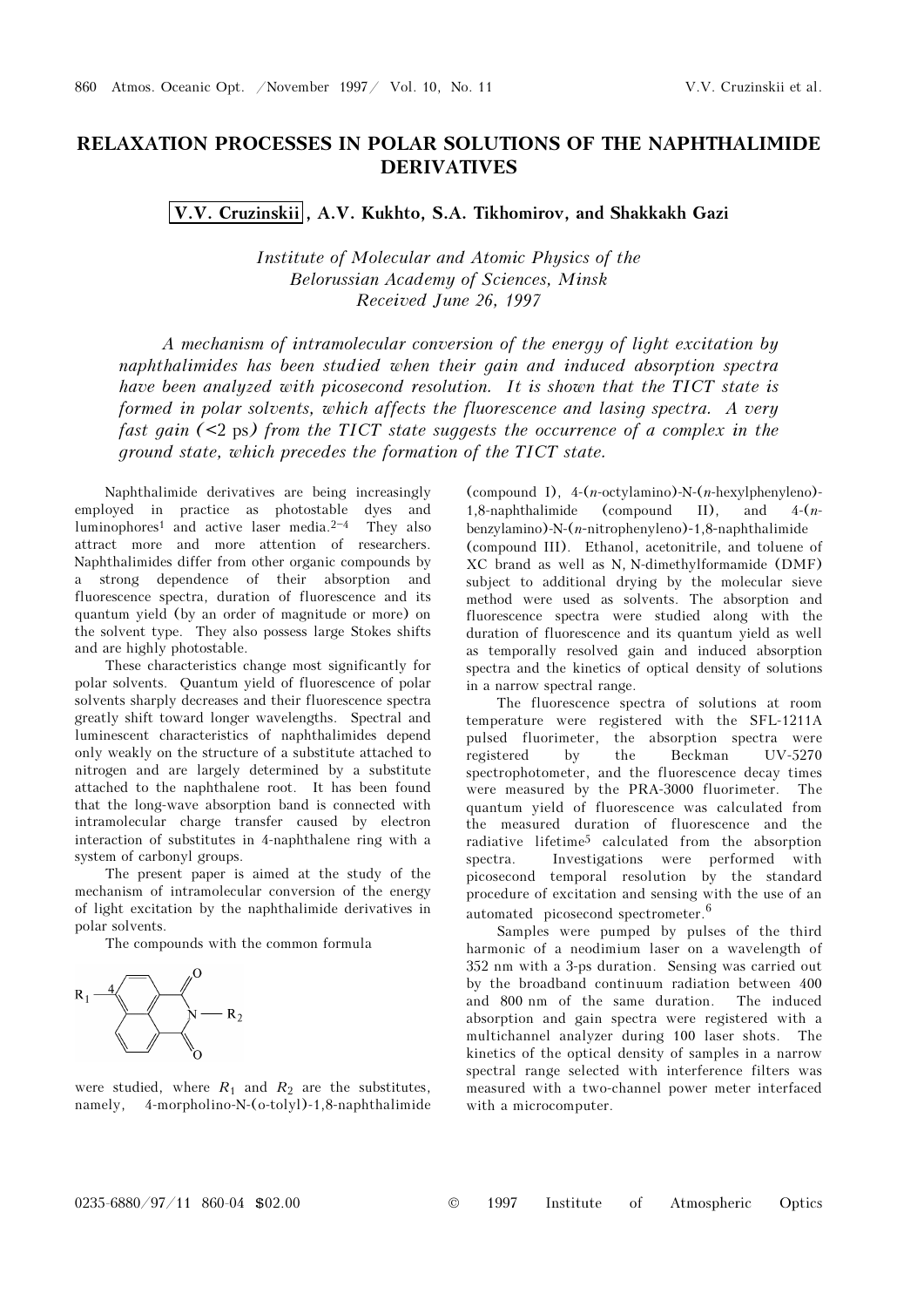TABLE I. Photophysical characteristics: wavelengths of the maxima in the absorption  $\binom{\lambda_{\text{abs}}}{\lambda_{\text{abs}}}$ , fluorescence  $\binom{\lambda_{\text{max}}}{\lambda_{\text{fl}}}$ , and gain  $(\lambda_g^m)$  spectra, quantum yield (γ) and duration (τ) of fluorescence of the examined naphthalimide derivatives in various solvents with dielectric constant ε.

| Compound | Solvent      | ε<br>$(from$ Ref. $7)$ | max <sup>1</sup><br>$\lambda$ abs $\lambda$ , | max<br>nm<br>$nm \vee f$ | $\tau$ , ps |      | max<br>$\rm{nm}$ |
|----------|--------------|------------------------|-----------------------------------------------|--------------------------|-------------|------|------------------|
|          | Ethanol      | 24.55                  | 407                                           | 544                      | 0.8; 8.3    | 0.09 | 532 (574)        |
|          | DMF          | 36.71                  | 412                                           | 542                      | 0.7; 9.6    | 0.09 | 570              |
|          | Acetonitrile | 35.9                   | 397                                           | 542                      | 3.1: 5.3    | 0.23 | 552              |
|          | Toluene      | 2.38                   | 391                                           | 492                      | 7.6         | 0.59 | 511              |
| П        | Ethanol      | 24.55                  | 444                                           | 547                      | 8.6         | 0.62 | 537 (557)        |
| Ш        | Ethanol      | 24.55                  | 442                                           | 530                      | 7.9         | 0.63 | 537 (545)        |

Table I tabulates the spectral and luminescent characteristics and positions of the maxima in the gain spectra of the examined compounds. It should be noted that their spectral and luminescent characteristics are analogous to that of naphthalimides studied earlier.<sup>2-4</sup><br>The absorption and fluorescence spectra are fluorescence characterized by the occurrence of wide structureless bands whose positions are determined by the polarity of the medium. The fluorescence spectra of polar solvents are greatly shifted toward longer wavelengths and the duration and quantum yield of fluorescence are significantly decreased. Additional impact of specific interactions is manifested for ethanol solutions through greater shifts of spectra in comparison with acetonitrile and DMF. These properties are most pronounced for compound I. When the ethanol solution is frozen, the mobility of the fragments of the molecule is sharply limited and the fluorescence spectrum is shifted toward shorter wavelengths.8

Analogous behavior is typical of the molecule of the type donor-electron acceptor joined by a single bond. $9-13$  This is connected with the presence of two interconvertible molecules. When the fragments of the molecule can rotate freely, the transition from the excited state to the ground one is competitive in character and the planar (or partly bent) excited molecule with intramolecular charge transfer (ICT) is converted into the bent one (through the turn of the donor and acceptor fragments of the molecule in the orthogonal configuration), which then translates into the ground state with or without photon emission (socalled TICT state). It is common that the long-wave fluorescence band corresponding to this bent state depends strongly on the polar solvent. The compounds examined by us also have electron-donor substitutes joined by a single bond with the residual of the naphthalimide molecule which plays the role of electron acceptor. It is also probable that these substitutes are slightly turned around the molecular carcass already in the ground state.14

Measuring of the gain and induced absorption spectra with picosecond resolution allows one to study in detail intramolecular processes in polar solutions of naphthalimide derivatives. Figure 1 illustrates the spectra of the optical density of compound I in excited state dissolved in toluene  $(a)$ , ethanol  $(b)$ , DMF  $(c)$ , and acetonitrile  $(d)$  as functions of time. High optical density of the sample between  $400 - 480$  nm, where the long-wave absorption band lies, results in complete absorption of the sounding continuum radiation and it became impossible to study the behavior of the induced absorption spectrum. An intense positive signal is recorded between 500-600 nm.



FIG. 1. Gain and induced absorption spectra of compound I dissolved in toluene  $(a)$ , ethanol  $(b)$ , DMF  $(c)$ , and acetonitrile  $(d)$  3  $(1)$  and 100 ps  $(2)$ after the excitation pulse termination.

The absorption from the ground state is absent in this spectral range, so we attribute this signal to the gain of sensing radiation in the fluorescence band. Then between  $600-750$  nm, and in some cases in the short-wave part of the gain spectrum, the wide structureless absorption band is recorded. Because it is manifested on both sides of the gain spectrum, we believe that this is a single wide absorption band overlapped with the gain spectrum. This absorption vanishes fast with time. Hence, it can be attributed to the absorption from excited singlet states of the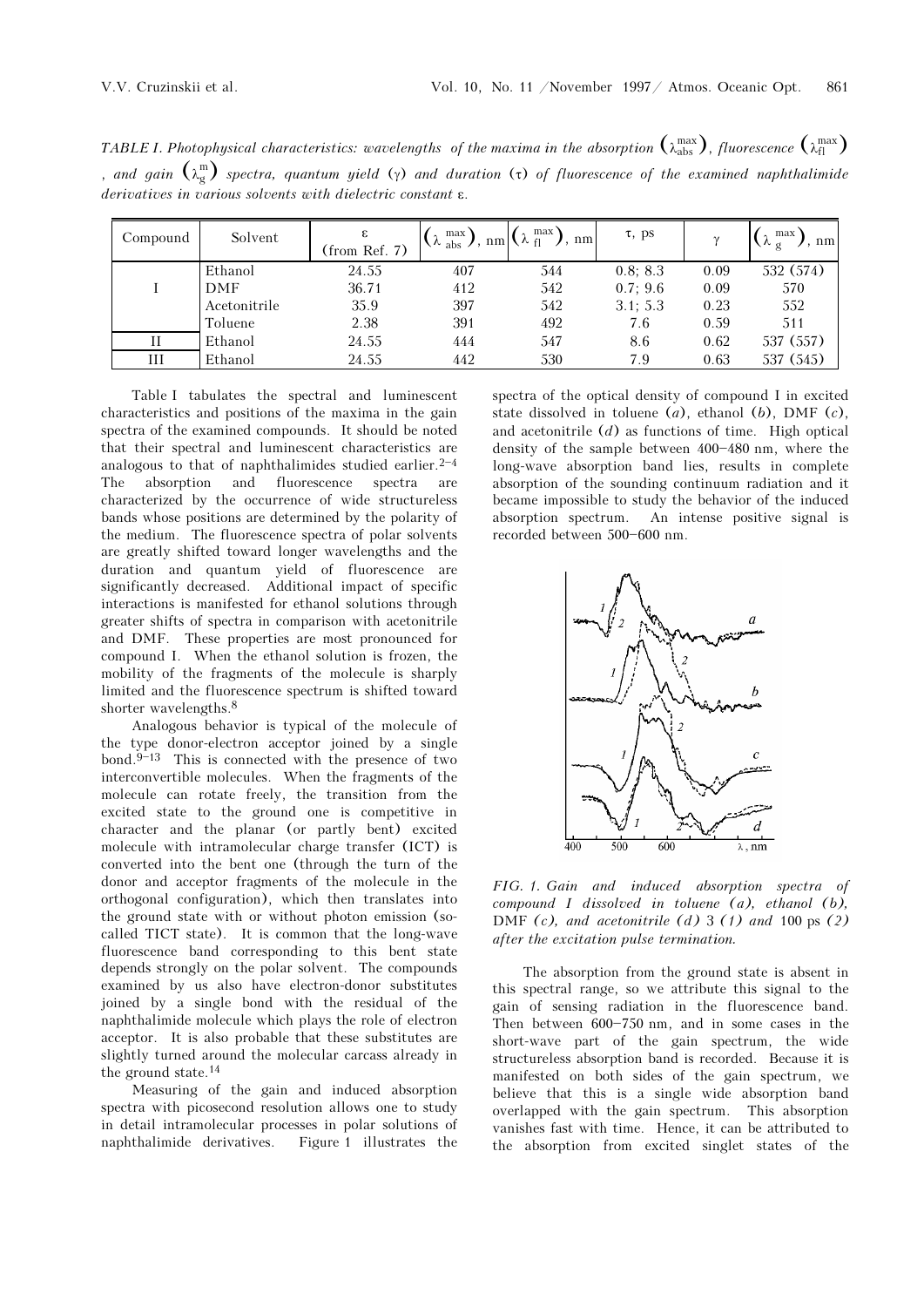naphthalimide molecule. The highest intensity of this absorption was recorded for compound I dissolved in DMF or acetonitrile and the lowest one  $-$  in the ethanol solution.

The form of temporary resolved gain spectra of compound I dissolved in weakly polar toluene (Fig. 1  $a$ ) remains practically unchanged with time. The short-wave portion of the gain spectrum is strongly manifested. It has the maximum which coincides with the maximum of the fluorescence spectrum (see Table I) and its rise time coincides with that of the instrumental function (Fig. 2  $a$ ).



FIG. 2. Kinetics of variations of the optical density for compound I dissolved in toluene  $(a)$ , ethanol  $(b, 1)$ , propanol  $(b, 2)$ , and acetonitrile  $(c)$ .

For ethanol solution (Fig. 1 b) the gain spectra recorded at different times after the termination of the excitation pulse differ. First, the short-wave spectrum is recorded, then the long-wave one whose intensity decays with time. Figure  $2 b$  shows the kinetics of decay of the short-wave spectrum which, as our measurements show, represents the kinetics of the build-up of its long-wave portion. Moreover, in more viscous propanol this process slows down (the rise time estimated from the results of comparison of the obtained experimental dependence with a model curve increases from 35 ps for ethanol to 90 ps for propanol). The short-wave band is observed immediately after the excitation in ethanol and propanol as well.

The gain spectra of this compound dissolved in polar proton-acceptor DMF and acetonitrile (Fig. 1 c and d) remain unchanged with time and have only

long-wave portion. Kinetics of its build-up coincides with the instrumental function (Fig. 2  $c$ ). The positions of the maxima in the gain spectra of compound I dissolved in the examined polar solvents approximately coincide with the maxima of the fluorescence spectra and the fluorescence decay time is much smaller than for nonpolar toluene.

Similar behavior was observed for compounds II and III dissolved in ethanol (Fig. 3); however, the short-wave gain band was less pronounced.



FIG. 3. Spectra of variations of the optical density ΔD of compounds  $II$  (a) and  $III$  (b) 3 (1), 150 (2) and 60 ps (3) after the excitation pulse termination.

Our experimental results testify to the formation of the TICT states of polar solutions of naphthalimide derivatives. However, fast gain of the TICT state  $(\tau < 2 \text{ ps})$ , which practically coincides with the instrumental function of the spectrometer, for such lowviscous solvents as acetonitrile and DMF is difficult to interpret in the context of classical conception that suggests the planar configuration of the molecule in the ground state and the orthogonal configuration in the excited state. Turning through the large angle should take definite time and should be manifested in the experiments through kinetics. The assumption that the molecular configuration has already been torquated at a large angle (as demonstrated in Ref. 15, the angle of torsion may be as large as 600) leads to the conclusion that the turn into the orthogonal configuration can occur only in sufficiently viscous solvents.

Calculations of Soujanya et al.16 made for aminophthalimide demonstrated that in acetonitrile the conditions are favorable for torsion of the molecules of this type, because the height of the barrier  $\Delta E$  between the ICT and TICT states is small (it is equal to 0.06 eV for aminophthalimide). It is shown that as the polarity of the solution increases, the height of this barrier increases, thereby increasing the rate of turn. The time of formation of the TICT state for ethanol solutions is